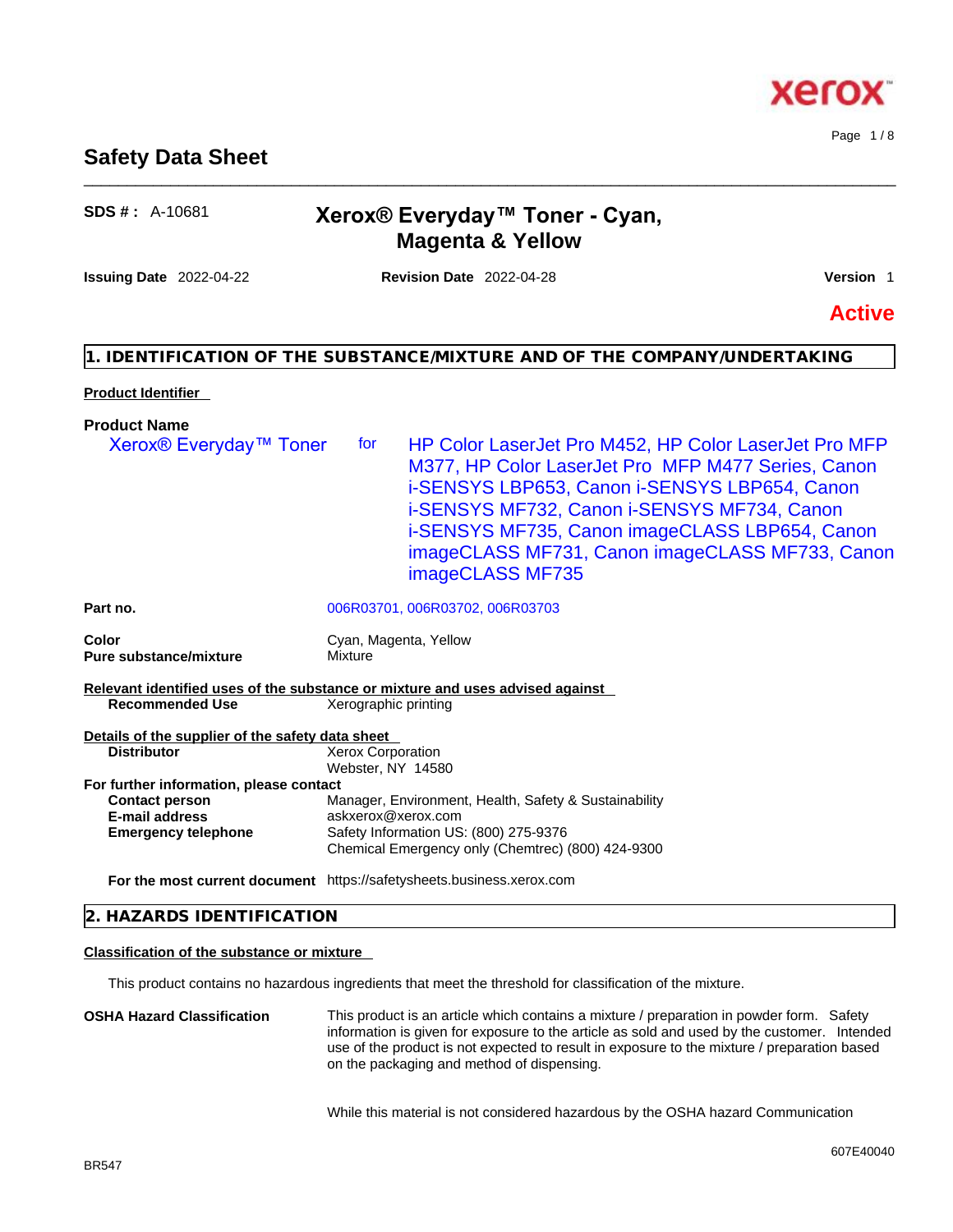

# \_\_\_\_\_\_\_\_\_\_\_\_\_\_\_\_\_\_\_\_\_\_\_\_\_\_\_\_\_\_\_\_\_\_\_\_\_\_\_\_\_\_\_\_\_\_\_\_\_\_\_\_\_\_\_\_\_\_\_\_\_\_\_\_\_\_\_\_\_\_\_\_\_\_\_\_\_\_\_\_\_\_\_\_\_\_\_\_\_\_\_\_\_\_ **SDS # :** A-10681 **Xerox® Everyday™ Toner - Cyan, Magenta & Yellow**

Page 2 / 8

Standard (29 CFR 1910.1200), this SDS contains valuable information for the safe handling and proper use of the product. This SDS should be retained and made available to employees and other users of this product.

#### **Label elements**

**Signal Word** None

**Hazard Statements** None required

**Precautionary Statements** None required

#### **Other hazards**

Not a PBT according to REACH Annex XIII May form explosible dust-air mixture if dispersed

**3. COMPOSITION/INFORMATION ON INGREDIENTS** 

#### **Mixtures**

| <b>Chemical Name</b>     | CAS No.     | Weight % | <b>Classification (Reg.</b><br>1272/2008) | <b>Hazard Statements</b> |
|--------------------------|-------------|----------|-------------------------------------------|--------------------------|
| Styrene/acrylate polymer | Proprietary | 75-85    | $\sim$                                    | --                       |
| Magenta Pigment          | 980-26-7    | $0 - 10$ | $\overline{\phantom{a}}$                  | $- -$                    |
| Cyan Pigment             | 147-14-8    | $0 - 10$ | $\overline{\phantom{m}}$                  | $\sim$ $\sim$            |
| <b>Yellow Pigment</b>    | 6358-31-2   | $0 - 10$ | $\overline{\phantom{m}}$                  |                          |
| Wax                      | 8002-74-2   | $1 - 10$ | $\overline{\phantom{a}}$                  |                          |
| Amorphous silica         | 67762-90-7  | <5       | $\overline{\phantom{m}}$                  | $\overline{\phantom{m}}$ |
| Titanium dioxide         | 13463-67-7  |          | Carc (Inhal) 2                            | H <sub>351</sub>         |

"--" indicates no classification or hazard statements apply.

Full text of H- statements: see section 16

#### **4. FIRST AID MEASURES**

#### **Description of first-aid measures**

| <b>General advice</b> | For external use only. When symptoms persist or in all cases of doubt seek medical advice.                                                 |
|-----------------------|--------------------------------------------------------------------------------------------------------------------------------------------|
|                       | Show this material safety data sheet to the doctor in attendance.                                                                          |
| Eye contact           | Immediately flush with plenty of water. After initial flushing, remove any contact lenses and<br>continue flushing for at least 15 minutes |
| <b>Skin contact</b>   | Wash skin with soap and water                                                                                                              |
| <b>Inhalation</b>     | Move to fresh air                                                                                                                          |
| Ingestion             | Rinse mouth with water and afterwards drink plenty of water or milk                                                                        |
|                       |                                                                                                                                            |

#### **Most important symptoms and effects, both acute and delayed**

| <b>Main symptoms</b>    | Overexposure may cause:                      |
|-------------------------|----------------------------------------------|
| <b>Chronic toxicity</b> | No known effects under normal use conditions |
| Ingestion               | No known effect                              |
| <b>Inhalation</b>       | No known effect                              |
| <b>Skin</b>             | No known effect                              |
| Eyes                    | No known effect                              |
| <b>Acute toxicity</b>   |                                              |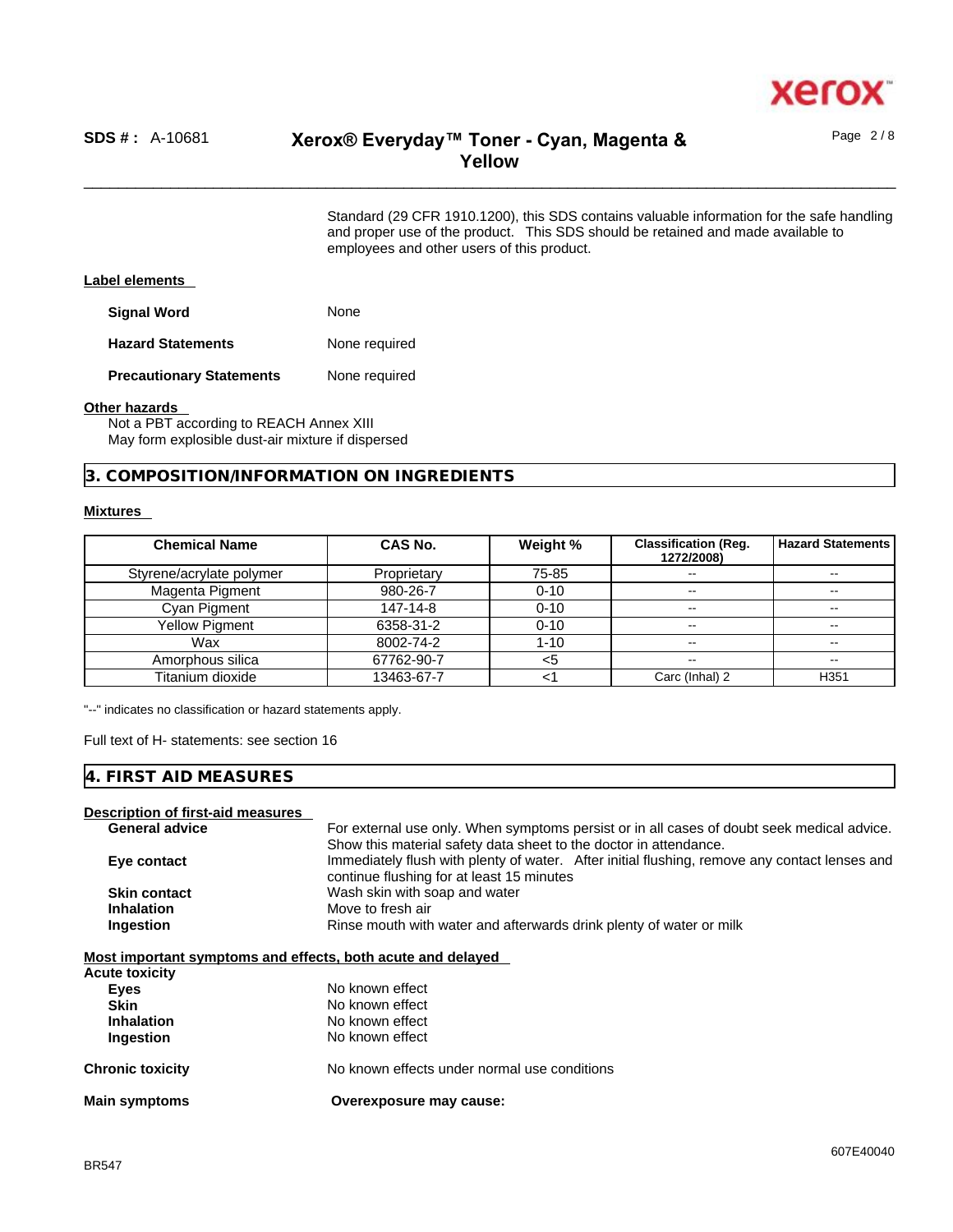

Page 3 / 8

# \_\_\_\_\_\_\_\_\_\_\_\_\_\_\_\_\_\_\_\_\_\_\_\_\_\_\_\_\_\_\_\_\_\_\_\_\_\_\_\_\_\_\_\_\_\_\_\_\_\_\_\_\_\_\_\_\_\_\_\_\_\_\_\_\_\_\_\_\_\_\_\_\_\_\_\_\_\_\_\_\_\_\_\_\_\_\_\_\_\_\_\_\_\_ **SDS # :** A-10681 **Xerox® Everyday™ Toner - Cyan, Magenta & Yellow**

mild respiratory irritation similar to nuisance dust. None known

# **Indication of immediate medical attention and special treatment needed**

**Protection of first-aiders** No special protective equipment required **Notes to physician** Treat symptomatically

#### **5. FIRE-FIGHTING MEASURES**

#### **Extinguishing media**

**Suitable extinguishing media** Use water spray or fog; do not use straight streams, Foam **Unsuitable extinguishing media** Do not use a solid water stream as it may scatterand spread fire

#### **Special hazards arising from the substance or mixture**

Fine dust dispersed in air, in sufficient concentrations, and in the presence of an ignition source is a potential dust explosion hazard

#### **Hazardous combustion products**

Hazardous decomposition products due to incomplete combustion, Carbon oxides, Nitrogen oxides (NOx)

#### **Advice for fire-fighters**

In the event of fire and/or explosion do not breathe fumes. Wear fire/flame resistant/retardant clothing. Use self-contained pressure-demand breathing apparatus if needed to prevent exposure to smoke or airborne toxins. Wear self-contained breathing apparatus and protective suit.

Wear self-contained breathing apparatus and protective suit

#### **Other information**

| <b>Flammability</b> | Not flammable. Will not readily ignite. |
|---------------------|-----------------------------------------|
| <b>Flash point</b>  | Not applicable                          |

#### **6. ACCIDENTAL RELEASE MEASURES**

#### **Personal precautions, protective equipment and emergency procedures**

Avoid breathing dust

#### **Environmental precautions**

Although toner is not an aquatic toxin, microplastics may be a physical hazard to aquatic life and should not be allowed to enter drains, sewers, or waterways

#### **Methods and material for containment and cleaning up**

| <b>Methods for containment</b> | Prevent dust cloud                                                                 |
|--------------------------------|------------------------------------------------------------------------------------|
| Methods for cleaning up        | Use an electrically protected vacuum cleaner to remove excess, then wash with COLD |
|                                | water. Hot water fuses the toner, making it difficult to remove                    |

#### **Reference to other sections**

**See section 12 for additional ecological information** See Section 13 for additional information

### **7. HANDLING AND STORAGE**

#### **Precautions for safe handling**

| Advice on safe handling | Handle in accordance with good industrial hygiene and safety practice, Avoid dust<br>accumulation in enclosed space, Prevent dust cloud |
|-------------------------|-----------------------------------------------------------------------------------------------------------------------------------------|
| <b>Hygiene measures</b> | None under normal use conditions                                                                                                        |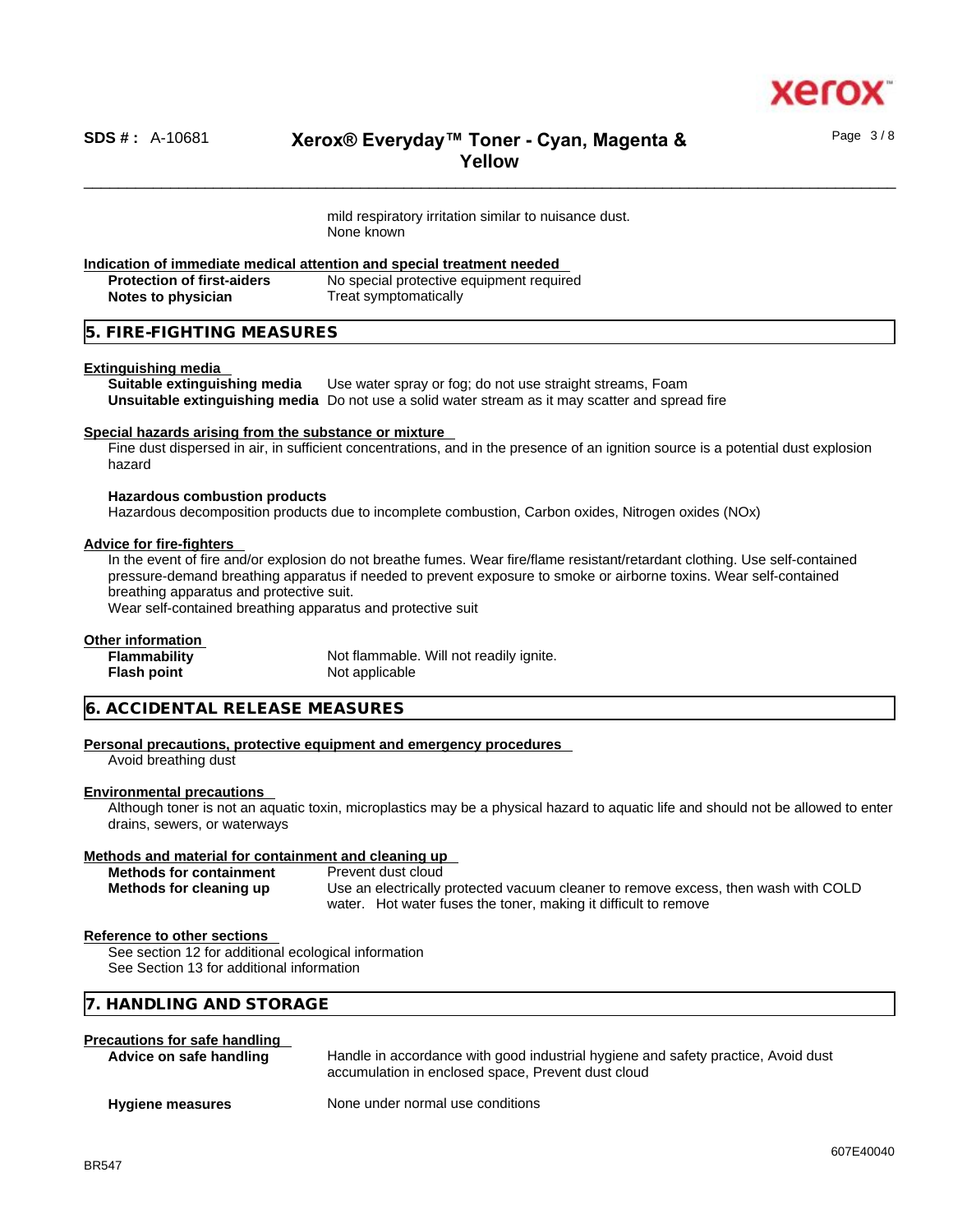

Page 4 / 8

## \_\_\_\_\_\_\_\_\_\_\_\_\_\_\_\_\_\_\_\_\_\_\_\_\_\_\_\_\_\_\_\_\_\_\_\_\_\_\_\_\_\_\_\_\_\_\_\_\_\_\_\_\_\_\_\_\_\_\_\_\_\_\_\_\_\_\_\_\_\_\_\_\_\_\_\_\_\_\_\_\_\_\_\_\_\_\_\_\_\_\_\_\_\_ **SDS # :** A-10681 **Xerox® Everyday™ Toner - Cyan, Magenta & Yellow**

#### **Conditions for safe storage, including any incompatibilities**

**Technical measures and storage conditions**

Keep container tightly closed in a dry and well-ventilated place, Store at room temperature

**Incompatible products** None

**Specific end uses** 

Xerographic printing

#### **8. EXPOSURE CONTROLS/PERSONAL PROTECTION**

#### **Control parameters Exposure Limits**

**Xerox Exposure Limit<br>Xerox Exposure Limit** 

**ACGIH TLV TWA** 10 mg/m<sup>3</sup> (inhalable particles) **ACGIH TLV TWA** 3 mg/m<sup>3</sup> (respirable dust) **OSHA PEL TWA** 15 mg/m<sup>3</sup> (total dust) **OSHA PEL TWA** 5 mg/m<sup>3</sup> (respirable dust)  $2.5 \text{ mg/m}^3$  (total dust) **Xerox Exposure Limit** 0.4 mg/m<sup>3</sup> (respirable dust)

#### **Component Information**

| <b>Chemical Name</b> | ACGIH TLV                | <b>OSHA PEL</b>          |
|----------------------|--------------------------|--------------------------|
| Cvan Pigment         | TWA: 1 $ma/m3$           |                          |
| Wax                  | TWA: $2 \text{ ma/m}^3$  |                          |
| Titanium dioxide     | TWA: $10 \text{ ma/m}^3$ | TWA: $15 \text{ ma/m}^3$ |

#### **Exposure controls**

**Engineering measures** None under normal use conditions

# **Individual protection measures, such as personal protective equipment (PPE)**

**Eye/Face protection**<br> **Exercise 2018** No special protective equipment required<br>
No special protective equipment required **Hand protection**<br> **Hand protection**<br>
No special protective equipment required<br>
No special protective equipment required **Skin and body protection** No special protective equipment required **Respiratory protection** No special protective equipment required. **Thermal hazards** None under normal processing

#### **Environmental Exposure Controls**

**Environmental Exposure Controls**  Keep out of drains, sewers, ditches and waterways

#### **9. PHYSICAL AND CHEMICAL PROPERTIES**

#### **Information on basic physical and chemical properties**

| Appearance<br><b>Physical state</b><br>Color                              | Powder<br>Solid<br>Cyan, Magenta, Yellow |                                                | Odor<br><b>Odor threshold</b><br>рH       | Faint<br>Not applicable<br>Not applicable |  |
|---------------------------------------------------------------------------|------------------------------------------|------------------------------------------------|-------------------------------------------|-------------------------------------------|--|
| <b>Flash point</b>                                                        |                                          | Not applicable                                 |                                           |                                           |  |
| <b>Melting / Freezing Point</b><br>Boiling point/range<br>Softening point |                                          | Not applicable<br>Not applicable<br>49 - 60 °C | 140 °F<br>120<br>$\overline{\phantom{0}}$ |                                           |  |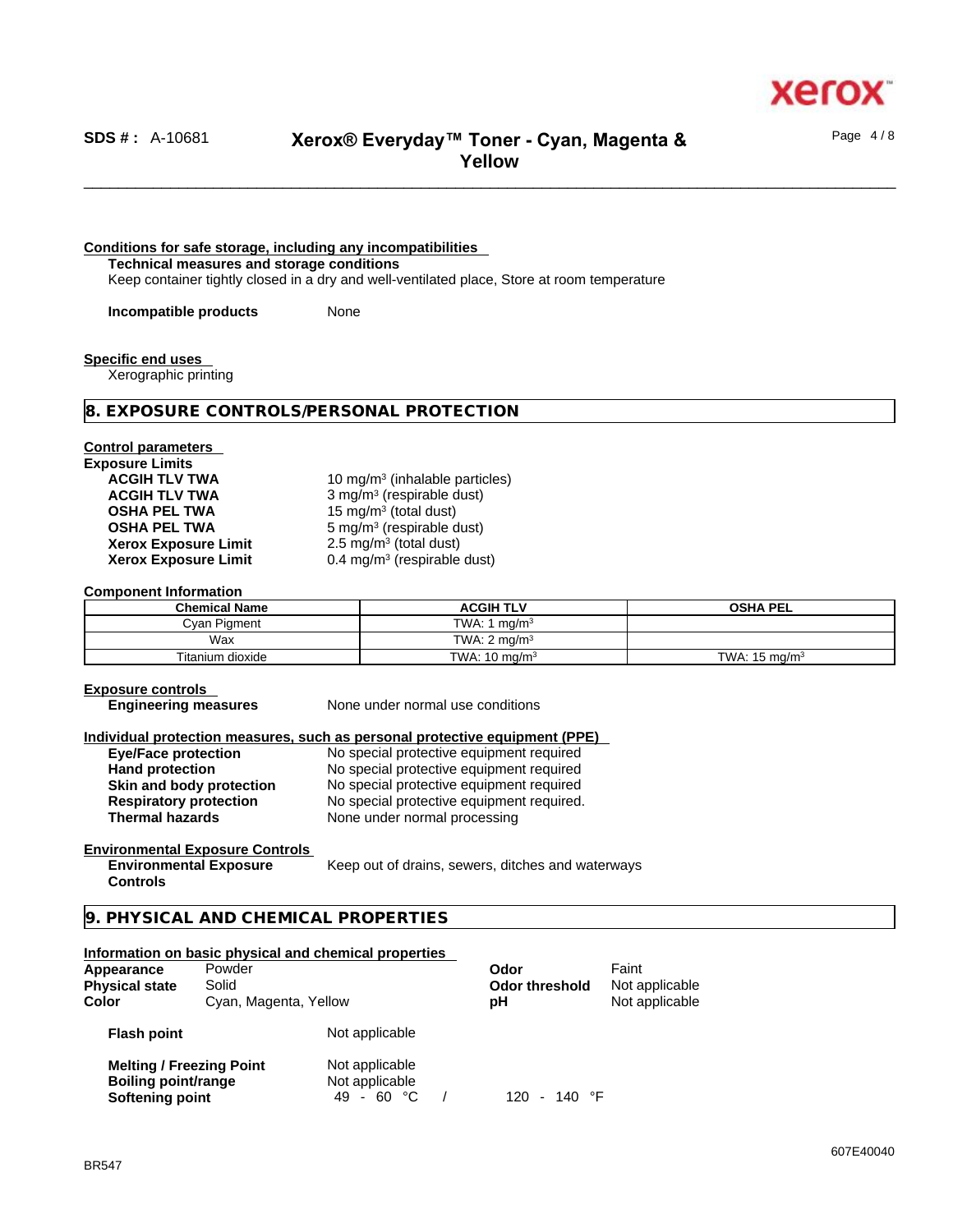

Page 5 / 8

# \_\_\_\_\_\_\_\_\_\_\_\_\_\_\_\_\_\_\_\_\_\_\_\_\_\_\_\_\_\_\_\_\_\_\_\_\_\_\_\_\_\_\_\_\_\_\_\_\_\_\_\_\_\_\_\_\_\_\_\_\_\_\_\_\_\_\_\_\_\_\_\_\_\_\_\_\_\_\_\_\_\_\_\_\_\_\_\_\_\_\_\_\_\_ **SDS # :** A-10681 **Xerox® Everyday™ Toner - Cyan, Magenta & Yellow**

**Evaporation rate** Not applicable **Flammability** Not flammable. Will not readily ignite. **Flammability Limits in Air** Not applicable **Vapor pressure** Not applicable **Vapor density Not applicable Specific gravity** 1 - 2 **Water solubility** Negligible **Partition coefficient** Not applicable **Autoignition temperature** Not applicable<br>**Decomposition temperature** Not determined **Decomposition temperature Viscosity Not applicable Explosive properties** Fine dust dispersed in air, in sufficient concentrations, and in the presence of an ignition source is a potential dust explosion hazard **Oxidizing properties** Not applicable

#### **Other information**

None

#### **10. STABILITY AND REACTIVITY**

#### **Reactivity**

No dangerous reaction known under conditions of normal use

#### **Chemical stability**

Stable under normal conditions.

#### **Possibility of hazardous reactions**

**Hazardous reactions** None under normal processing **Hazardous polymerization** Hazardous polymerization does not occur

#### **Conditions to avoid**

Prevent dust cloud. Fine dust dispersed in air, in sufficient concentrations, and in the presence of an ignition source is a potential dust explosion hazard.

#### **Incompatible Materials**

None

#### **Hazardous decomposition products**

None under normal use

#### **11. TOXICOLOGICAL INFORMATION**

*The toxicity data noted below is based on the test results of similar reprographic materials.* 

#### **Information on toxicological effects**

### **Acute toxicity**

| <b>Product Information</b> |                                       |
|----------------------------|---------------------------------------|
| <b>Irritation</b>          | No skin irritation, No eye irritation |
| Oral LD50                  | > 5 g/kg (rat)                        |
| Dermal LD50                | $> 5$ g/kg (rabbit)                   |
| <b>LC50 Inhalation</b>     | $> 5$ mg/L (rat, 4 hr)                |

#### **Component Information**

| <b>Chemical Name</b> | <b>LC50</b> Inhalation | <b>Dermal LD50</b> | Oral LD50                |
|----------------------|------------------------|--------------------|--------------------------|
| Piament<br>Magenta   |                        | Rabbit<br>. a/ko د | nn.<br>Rat<br>′ g/ka ل∠ے |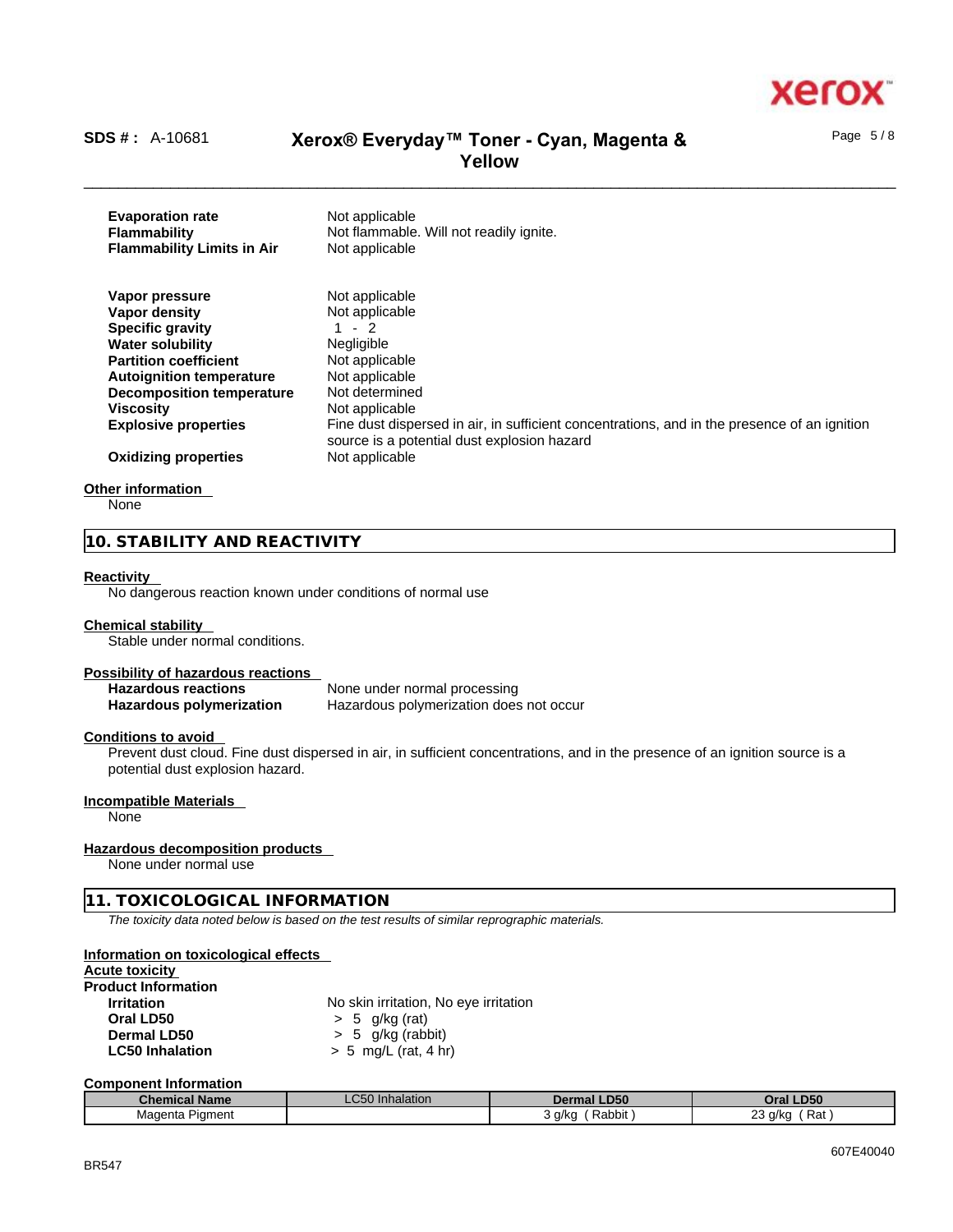

Page 6 / 8

# \_\_\_\_\_\_\_\_\_\_\_\_\_\_\_\_\_\_\_\_\_\_\_\_\_\_\_\_\_\_\_\_\_\_\_\_\_\_\_\_\_\_\_\_\_\_\_\_\_\_\_\_\_\_\_\_\_\_\_\_\_\_\_\_\_\_\_\_\_\_\_\_\_\_\_\_\_\_\_\_\_\_\_\_\_\_\_\_\_\_\_\_\_\_ **SDS # :** A-10681 **Xerox® Everyday™ Toner - Cyan, Magenta & Yellow**

Cyan Pigment | Cyan Pigment | S000 mg/kg (Rat ) 10000 mg/kg (Rat ) Wax and the state of the state of the state of the state of the state of the state of the state of the state of the state of the state of the state of the state of the state of the state of the state of the state of the st Titanium dioxide 10000 mg/kg (Rat ) 10000 mg/kg (Rat ) 10000 mg/kg (Rat ) 10000 mg/kg (Rat ) 10000 mg/kg (Rat )

| <b>Chronic toxicity</b><br><b>Sensitization</b><br><b>Neurological Effects</b> |                                                                           | No sensitization responses were observed<br>No information available |             |
|--------------------------------------------------------------------------------|---------------------------------------------------------------------------|----------------------------------------------------------------------|-------------|
| <b>Target organ effects</b>                                                    |                                                                           | None known                                                           |             |
| <b>CMR Effects</b>                                                             |                                                                           |                                                                      |             |
| <b>Mutagenic effects</b>                                                       |                                                                           | Not mutagenic in AMES Test                                           |             |
| <b>Reproductive toxicity</b>                                                   | This product does not contain any known or suspected reproductive hazards |                                                                      |             |
| Carcinogenicity                                                                | See "Other Information" in this section.                                  |                                                                      |             |
| <b>Chemical Name</b>                                                           |                                                                           | <b>NTP</b>                                                           | <b>IARC</b> |
| Titanium dioxide                                                               |                                                                           |                                                                      | 2B          |

#### **Other information**

The IARC (International Agency for Research on Cancer) has listed titanium dioxide as "possibly carcinogenic to humans". However, Xerox has concluded that the presence of titanium dioxide in this mixture does not present a health hazard. The IARC classification is based on studies in rats using high concentrations of pure, unbound TiO 2 particles of respirable size. Epidemiological studies do not suggest a carcinogenic effect in humans. In addition, the titanium dioxide in this mixture is encapsulated in a matrix or bound to the surface of the toner.

#### **Other toxic effects**

| <b>Aspiration Hazard</b> | Not applicable |  |
|--------------------------|----------------|--|
| Other adverse effects    | None known     |  |

#### **Information on other hazards**

**Endocrine disrupting properties** This product does not contain any known or suspected endocrine disruptors

|  |  |  | 12. ECOLOGICAL INFORMATION |
|--|--|--|----------------------------|
|--|--|--|----------------------------|

#### **Toxicity**

On available data, the mixture / preparation is not harmful to aquatic life

#### **Persistence and degradability**

Not readily biodegradable

#### **Bioaccumulative potential**

Bioaccumulation is unlikely

#### **Mobility in soil**

Insoluble in water

#### **Component Information**

| Cher<br>- -- -<br>' Name<br>mıca | Pow<br>loc |
|----------------------------------|------------|
| ∵van<br>Piament                  | v.v        |

#### **Results of PBT and vPvB assessment**

This substance is not considered to be persistent, bioaccumulating nor toxic (PBT)

#### **Endocrine disrupting properties**

This product does not contain any known or suspected endocrine disruptors

#### **Other adverse effects**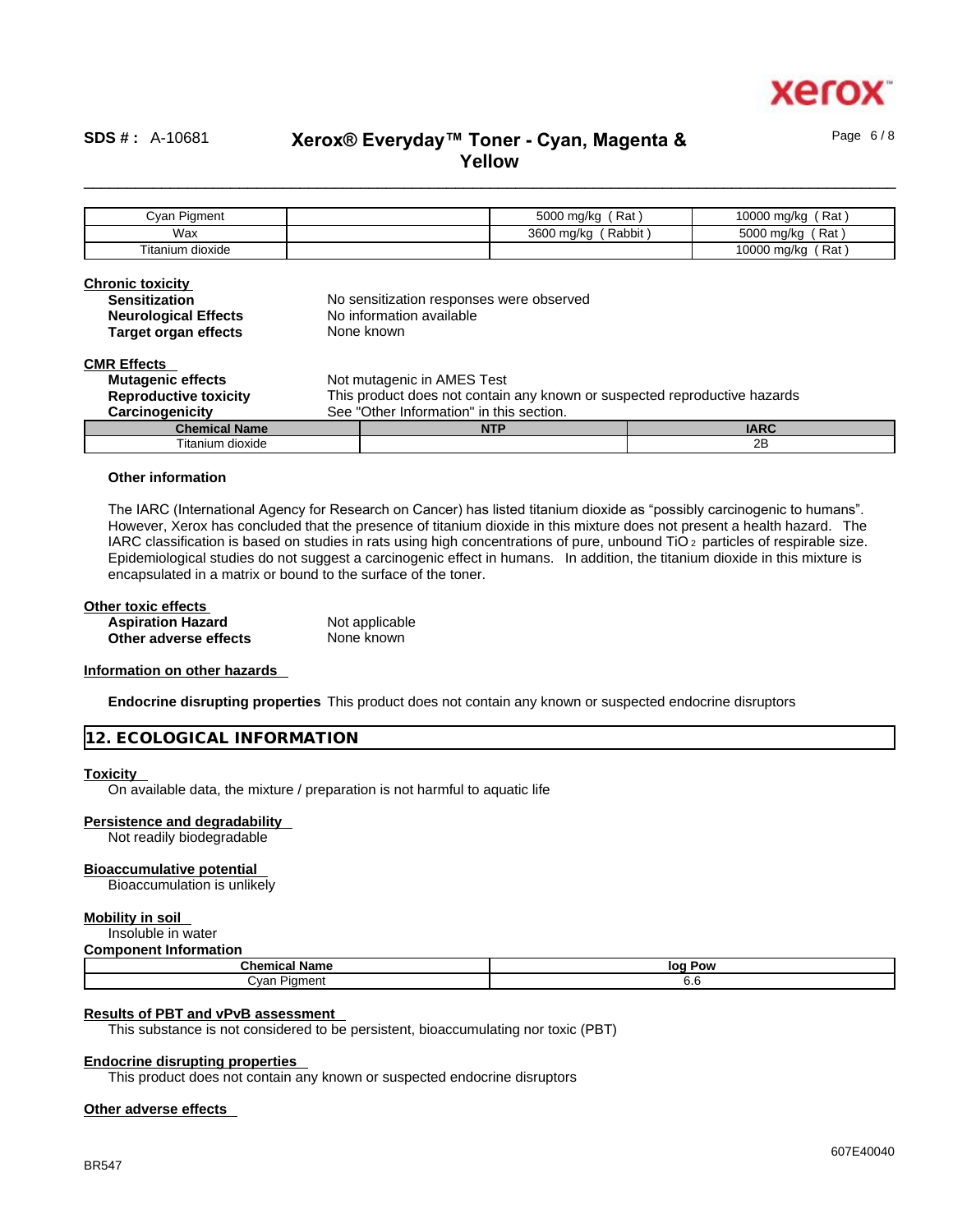

## \_\_\_\_\_\_\_\_\_\_\_\_\_\_\_\_\_\_\_\_\_\_\_\_\_\_\_\_\_\_\_\_\_\_\_\_\_\_\_\_\_\_\_\_\_\_\_\_\_\_\_\_\_\_\_\_\_\_\_\_\_\_\_\_\_\_\_\_\_\_\_\_\_\_\_\_\_\_\_\_\_\_\_\_\_\_\_\_\_\_\_\_\_\_ **SDS # :** A-10681 **Xerox® Everyday™ Toner - Cyan, Magenta & Yellow**

Although toner is not an aquatic toxin, microplastics may be a physical hazard to aquatic life and should not be allowed to enter drains, sewers, or waterways.

| Waste treatment methods<br>Can be landfilled or incinerated, when in compliance with local regulations If incineration is<br><b>Waste Disposal Methods</b><br>to be carried out, care must be exercised to prevent dust clouds forming. |
|-----------------------------------------------------------------------------------------------------------------------------------------------------------------------------------------------------------------------------------------|
|                                                                                                                                                                                                                                         |
| No special precautions are needed in handling this material<br><b>Contaminated packaging</b>                                                                                                                                            |
| Although toner is not an aquatic toxin, microplastics may be a physical hazard to aquatic life<br><b>Other information</b><br>and should not be allowed to enter drains, sewers, or waterways.                                          |

| Chemical Name | <b>California</b><br><b>Hazardous Waste Status</b> |
|---------------|----------------------------------------------------|
| าment<br>∶van | Toxic                                              |
|               |                                                    |

#### **14. TRANSPORT INFORMATION**

This material is not subject to regulation as a hazardous material for shipping

#### **15. REGULATORY INFORMATION**

#### **Safety, health and environmental regulations/legislation specific for the substance or mixture**

#### **OSHA Regulatory Status**

This product is an article which contains a mixture / preparation in powder form. Safety information is given for exposure to the article as sold and used by the customer. Intended use of the product is not expected to result in exposure to the mixture / preparation based on the packaging and method of dispensing.

While this material is not considered hazardous by the OSHA hazard Communication Standard (29 CFR 1910.1200), this SDS contains valuable information for the safe handling and proper use of the product. This SDS should be retained and made available to employees and other users of this product.

#### **Canada**

This product has been classified in accordance with the hazard criteria of the Hazardous Products Regulations (HPR), and the SDS contains all the information required by the HPR.

#### **International Inventories**

| <b>TSCA</b>     | Complies |
|-----------------|----------|
| <b>DSL/NDSL</b> | Complies |

#### **U.S. Federal Regulations**

#### **SARA 313**

Section 313 of Title III of the Superfund Amendments and Reauthorization Act of 1986 (SARA). This product does not contain any chemicals which are subject to the reporting requirements of the Act and Title 40 of the Code of Federal Regulations, Part 372 **Clean Water Act**

This product is not regulated as a pollutant pursuant to the Clean Water Act (40 CFR 122.21 and 40 CFR 122.42).

**Clean Air Act,Section 112 Hazardous Air Pollutants (HAPs) (see 40 CFR 61)**

This product is not regulated as a hazardous air pollutant (HAPS) under Section 112 of the Clean Air Act Amendments of 1990. **CERCLA**

This material, as supplied, does not contain any substances regulated as hazardous substances under the Comprehensive Environmental Response Compensation and Liability Act (CERCLA) (40 CFR 302) or the Superfund Amendments and Reauthorization Act (SARA) (40 CFR 355). There may be specific reporting requirements at the local, regional, or state level pertaining to releases of this material